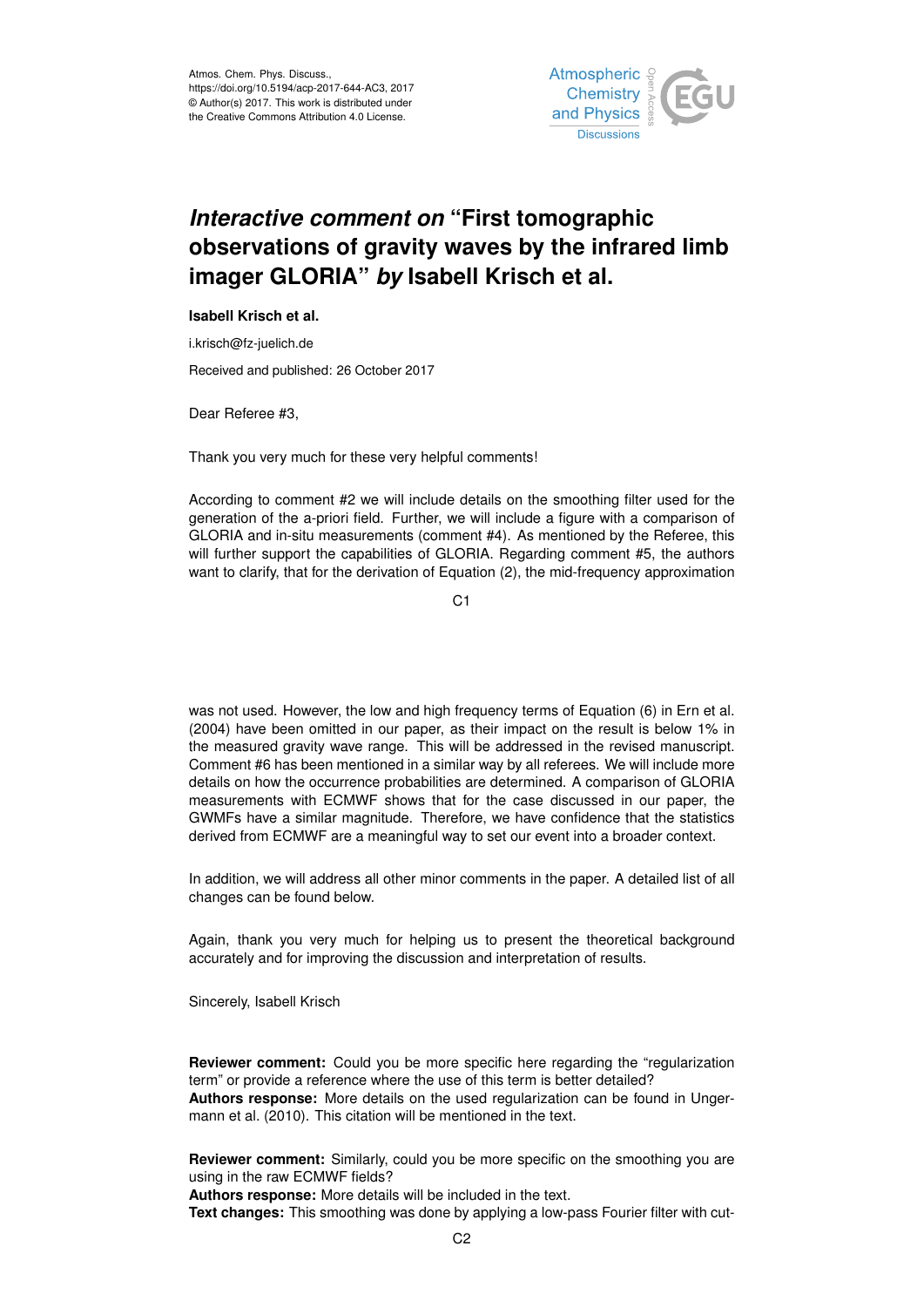off wavenumber 18 in zonal direction. In height and latitude direction Savitzky-Golay (SG) filter (Savitzky and Golay, 1964) was applied with 4th order polynomials over 11 and 25 neighbouring points respectively. On the one hand, the so generated a-priori field improves the convergence speed of the iterative minimization, as this temperature structure is close to the true values due to the high quality of the ECMWF model. On the other hand, the smoothening ensures that any GW signature in the retrieval result does not stem from the used a priori data. If the a-priori data exerts any influence, it would dampen the GW structure.

**Reviewer comment:** Could you please state the airplane altitude during GLORIA measurements?

**Authors response:** This point will be included in the manuscript.

**Text changes:** The aircraft flight altitude during this time was between 12.5 km and 13.5 km. Towards low altitudes, the GLORIA measurements were limited by clouds reaching up as far as 9 to 10.5 km.

**Reviewer comment:** One primary goal of the article is to show how GLORIA observations can be used to accurately retrieve gravity-wave fluctuations. I am therefore surprised that you did not try to show comparisons between the retrieved 3D temperature field and in-situ observations performed by the airplane before the hexagonal path or with the dropsonde measurements, as well as with the resolved gravity-wave structures in the ECMWF analyses. In my opinion, such comparison should further support the capabilities of GLORIA, and perhaps also provide an additional way of characterizing the instrument performances.

**Authors response:** A comparison of the GLORIA measurements with in-situ measurements and ECMWF will be included as a new figure (Fig. 4). Both measurements agree well within the spatial resolution range of GLORIA.

**Text changes:** Fig. 4 shows a comparison of the retrieval results with in-situ measure-

C3

ments and ECMWF operational analyses with T1279/L137 resolution. The retrieval results and model data were interpolated onto the in-situ measurement locations. The GLORIA measurements agree well with the in-situ measurements. Some very short scales are beyond the spatial resolution of GLORIA. The ECMWF analysis catches the main variations, but the temperature oscillations are not as strong as in reality. GLORIA can better reproduce peaks as for example the one around 10:40 UTC. This comparison underlines the high quality of the GLORIA measurement data.

**Reviewer comment:** It may be worth stating that Equation (2) actually only applies in the socalled mid-frequency approximation, where "pseudo-momentum" and "momentum fluxes" are stricly equivalent. Otherwise, the sentence here may be slightly confusing. I furthermore wonder whether this approximation is really valid in this case study. The ratio of horizontal/vertical wavelengths seems to imply relatively long waves, for which inertial effects in Equation (2) could not be totally neglected.

**Authors response:** For the derivation of Equation (2), the mid-frequency approximation was not used. However, the low and high frequency terms of Equation (6) in Ern et al. (2004) have been omitted as their impact on the result is below 1% in the measured gravity wave range. A full discussion of the importance of these low and high frequency terms can be found in Ern et al. (2017). This point will be clarified in the manuscript.

**Text changes:** Low and high frequency terms are omitted here due to simplicity. Deviations from the full equations derived by Ern et al. (2004) are less than 1% in the observational range of GLORIA. For a full discussion of the relevance of all correction terms see the supporting information in Ern et al. (2017).

**Reviewer comment:** Section 3.1, last paragraph: this comparison looks somewhat biased to me: if I have well understood, the GWMF for the Iceland case study are in one hand estimated from GLORIA observations, while in the other hand they are com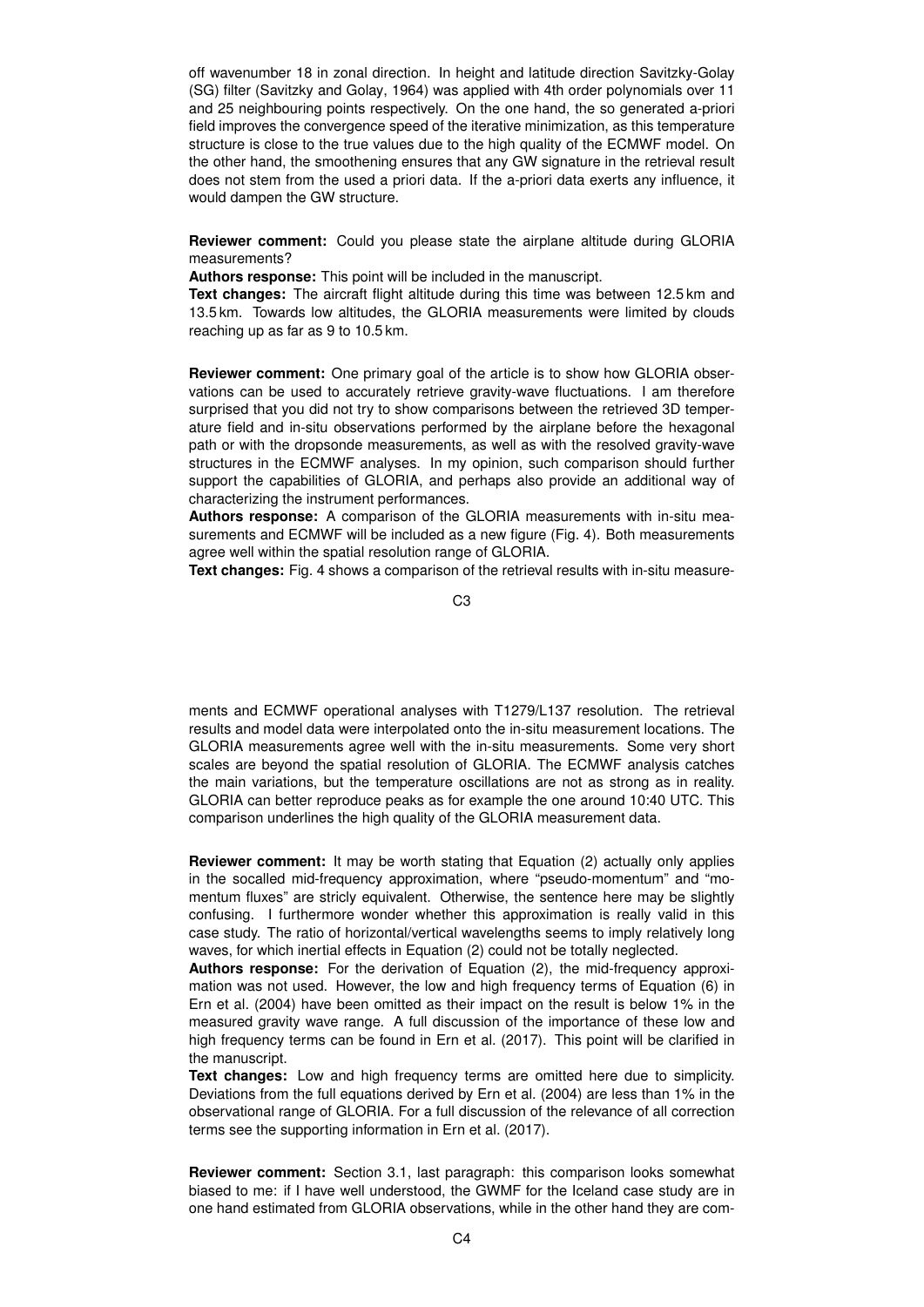pared to a distribution of GWMF computed with ECMWF operational analyses. There is actually no garanty that ECMWF analyses accurately resolve such mountain wave events, and e.g. Jewtoukoff et al. (2015) have reported a significant underestimation of GWMF in ECMWF operational analyses.

**Authors response:** This point was mentioned by all three reviewers. We will include the details on how the occurrence probabilities are determined in the manuscript. A comparison of GLORIA measurements with ECMWF shows that for the case discussed in our paper, the GWMFs have a similar magnitude. Therefore, we have confidence that the statistics derived from ECMWF are a meaningful way to set our event into a broader context.

**Text changes:** To classify this event, a comparison of all GW events in January 2016 has been performed in the 6-hourly operational analyses of ECMWF. First the temperature background was isolated, as described in Sec. 2.1 for the a-priori field, and subtracted from the original field. The remaining temperature residuals were analyzed for GWs using the 3D sinusoidal fit algorithm described above. The GWMFs for all cubes were calculated. The GWMFs from all 124 analyses fields were combined to obtain the probability of GW occurrence (Fig. 6*, former Fig. 5*). Here, all GWMF values were considered independent of the horizontal and vertical wavelengths. Removing wavelengths larger than 2.5 times the cube size in order to filter less significant fits (not shown) induced no major changes in the general shape of the distribution. This indicates that GW events with less certain fits do not bias the probability distribution.

For the GW event over Iceland similar GWMF magnitudes were determined from the ECMWF analyses and from the GLORIA measurements. Thus, a comparison of the measurement results with the occurrence probability determined from the ECMWF analyses seems reasonable. According to Fig. 6 the measured GW event can be classified as a very strong case since the sum of all occurrence probabilities of stronger events is far below 1%.

C5

## **References**

- Ern, M., Hoffmann, L., and Preusse, P.: Directional gravity wave momentum fluxes in the stratosphere derived from high-resolution AIRS temperature data, Geophys. Res. Lett., 44, 475– 485, doi:{10.1002/2016GL072007}, 2017.
- Ern, M., Preusse, P., Alexander, M. J., and Warner, C. D.: Absolute values of gravity wave momentum flux derived from satellite data, Journal of Geophysical Research: Atmospheres, 109, doi:10.1029/2004JD004752, http://dx.doi.org/10.1029/2004JD004752, 2004.
- Jewtoukoff, V., Hertzog, A., Plougonven, R., de la Camara, A., and Lott, F.: Comparison of gravity waves in the southern hemisphere derived from balloon observations and the ecmwf analyses. Journal of the Atmospheric Sciences, 72(9):3449–3468, doi:10.1175/JAS-D-14-0324.1, https://doi.org/10.1175/JAS-D-14-0324.1, 2015.
- Savitzky, A. and Golay, M. J. E.: Smoothing and Differentiation of Data by Simplified Least Squares Procedures., Analytical Chemistry, 36, 1627–1639, doi:10.1021/ac60214a047, http: //dx.doi.org/10.1021/ac60214a047, 1964.
- Ungermann, J., Kaufmann, M., Hoffmann, L., Preusse, P., Oelhaf, H., Friedl-Vallon, F., and Riese, M.: Towards a 3-D tomographic retrieval for the air-borne limb-imager GLORIA, Atmos. Meas. Tech., 3, 1647–1665, doi:10.5194/amt-3-1647-2010, 2010.

Interactive comment on Atmos. Chem. Phys. Discuss., https://doi.org/10.5194/acp-2017-644, 2017.